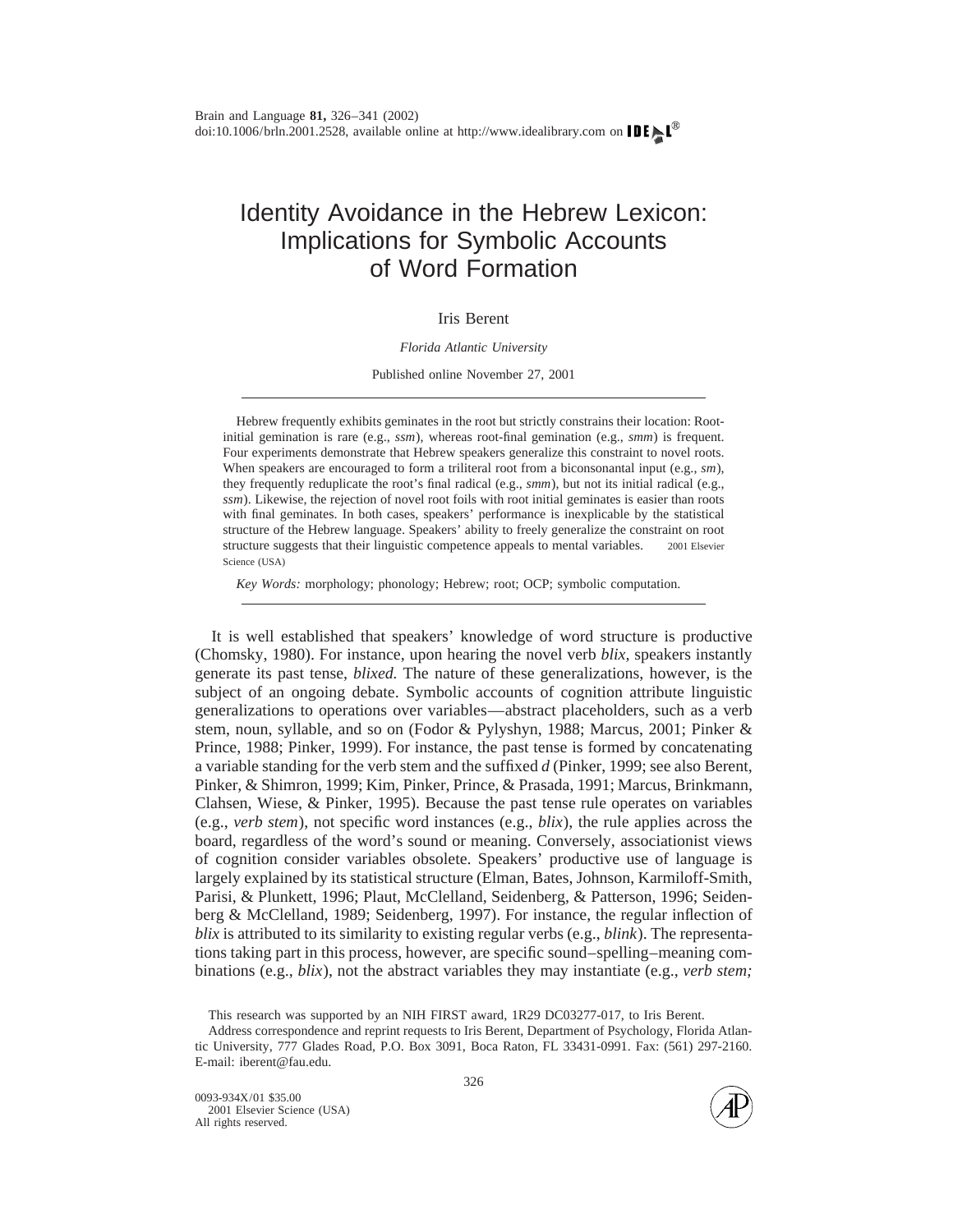see Plunkett & Nakisa, 1997; Rueckl, Mikolinski, Raveh, Miner, & Mars, 1997; Rumelhart & McClelland, 1986). The fierce debate surrounding the past tense clearly goes beyond the domain of word formation. What is at stake is the core question of how the mind works: Are some mental processes sensitive to the combinatorial structure of variables or is cognition explicable largely by the statistical structure of specific instances?

The work reported here presents a relatively new case study for examining this question. As in the past tense debate, this case study is taken from the domain of morphology. Unlike the case from inflection, however, this example concerns the representation of a morpheme in the lexicon, not its concatenation to other morphemes. The constraint examined here is the Obligatory Contour Principle (OCP) a universal ban on the representation of identical elements in phonological representations (McCarthy, 1986). Obligatory Contour Principle effects are observed in the representation of a morpheme in the lexicon as well as postlexically in the output of phonological process (e.g., Goldsmith, 1990; Kenstowicz, 1994; Yip, 1988). One of the best known linguistic discussions of the lexical OCP concerns the structure of Semitic roots; hence, the following experiments assess OCP effects in Modern Hebrew. I first review the findings of four experiments demonstrating that Hebrew speakers constrain identity in the root morpheme and generalize this constraint to novel forms. The General Discussion examines the nature of the architecture implicated by speakers' performance.

Before describing the experimental findings, a brief introduction of Hebrew root structure is in order. Hebrew words are formed from a root and word pattern. The root is an abstract sequence of three consonants. For instance, *smm* (an example frequently used in McCarthy's 1986 classic article) is a root that indicates drugs. The word pattern is a template. It includes three slots for the consonants and provides the vowels and affixes. To form a word, speakers must insert the root into the word pattern. For instance, to form a verb from the root *smm,* speakers insert the root in the word pattern CiCeC (C stands for any consonant). The resulting verb, SiMeM (he drugged), is captured in Fig. 1. On this autosegmental account, distinct phonological constituents are segregated onto distinct tiers and anchored to a skeleton, an array of abstract placeholders for consonants and vowels.

Note that the root *smm* includes two adjacent identical consonants, i.e., geminates. Gemination is very frequent in Hebrew roots, but, like other Semitic languages, Hebrew constrains the location of geminates. Geminates are frequent at the end of the root (e.g., *smm*), but are extremely rare in its beginning (e.g., *ssm*). McCarthy (1986) accounts for this asymmetry in terms of the OCP. The OCP bans adjacent identical elements from lexical representations. The OCP thus prohibits the representation of



**FIG. 1.** The autosegmental structure of the verb SiMeM. The root consonants are represented on a separate tier, segregated from vowels. The geminates *mm* are formed by aligning the biconsonantal root *sm* with the word pattern CiCeC. Because the alignment proceeds from left to right, the rightmost consonant slot remains unfilled, allowing for the spreading of the phoneme *m* into this free slot. The doubly linked phoneme surfaces as root-final geminate *smm.*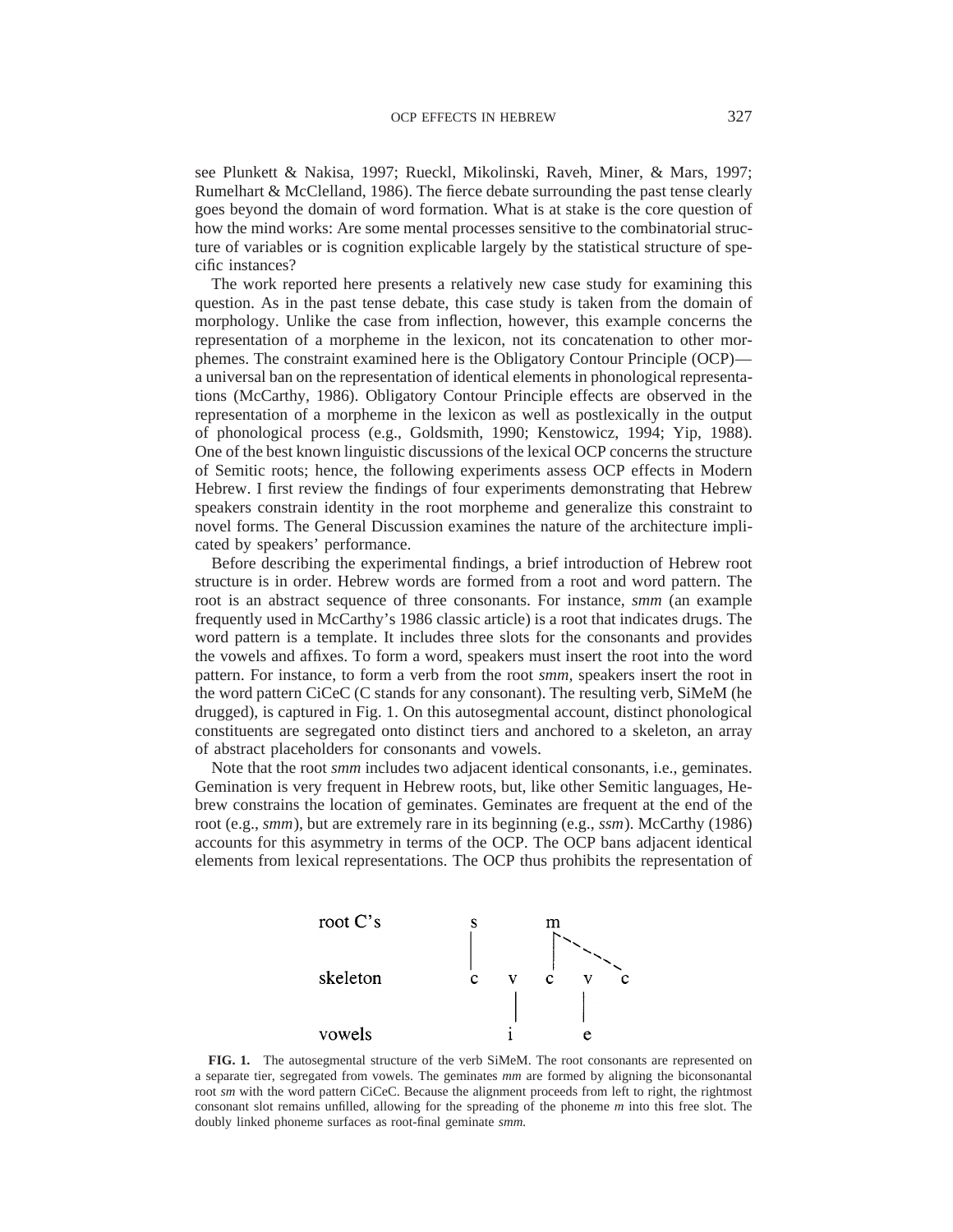roots such as *smm* in the lexicon. The representation of *smm* is *sm,* erasing the geminates from the lexicon. Root geminates (e.g., *smm*) may only be formed productively by the grammar. Specifically, to form a word from *sm,* it must be inserted into the word pattern in a left-to-right fashion. The remaining empty slot at the root's right edge may be filled by rightward spreading, resulting in the geminates *mm.* In what follows, I refer to this process as reduplication (Everett & Berent, 1998; Gafos, 1998; Rose, 2000). Because reduplication can only proceed rightward, geminates are expected to emerge root finally (e.g., *smm*), but not root initially (e.g., *ssm*). The OCP thus nicely accounts for the asymmetry in the distribution of root geminates found in Semitic.

The research presented here examines whether the constraint on root structure is active in the linguistic competence of modern Hebrew speakers. Specifically, this work addresses two questions. One question is whether Hebrew speakers constrain the location of geminates in the root in accord with the OCP. If the constraint on root structure is active, then speakers should extend this generalization to novel roots. Geminates should be acceptable only at the end of the root, but not in its beginning. A second question concerns the representation of this constraint. The OCP bans identical elements in the root. The representation of root and identity, however, requires two mental variables. The following investigation examines whether the constraint implicated in speakers' behavior appeals to these abstract variables or it is explicable by the statistical structure of the Hebrew language. I review two sources of experimental evidence for the OCP: a production task and lexical decision experiments. An extensive discussion of these findings may be found in Berent, Everett, and Shimron (2001a) and Berent, Shimron, and Vaknin (2001b).

# EVIDENCE FROM THE PRODUCTION TASK

According to McCarthy (1986), root geminates are absent in the lexicon. Geminates (e.g., *smm*) may only be formed by reduplicating a biconsonantal lexical representation rightward (e.g.,  $\sin \rightarrow \sin \theta$ ). Gemination is extremely frequent in Hebrew roots. If McCarthy's account is correct, then speakers must routinely use reduplication in Hebrew word formation. Experiment 1 examines whether speakers employ reduplication to form root geminates (e.g., *smm*) from biconsonantal inputs (e.g., *sm*).

The task used here is an off-line production task. Participants are presented with a printed exemplar and a new root. Their task is to form a word from the novel root by analogy to the exemplar. For instance, participants were presented with the novel root *psm* and the exemplar PaʔaL. To form the word, participants must decompose the morphological structure of the exemplar Pa $2L$  into the root,  $p2l$ , and the word pattern, CaCaC; delete the root; and replace it with the novel root *psm.* The resulting word is PaSaM. Half of the trials in the experiment included triconsonantal roots, such as *psm.* These trials are not relevant for investigating the OCP and are discussed no further. Of main interest are the trials in which the novel root included only two consonants, e.g., *sm.*<sup>1</sup> These trials present participants with an alignment problem: The word pattern requires three consonants, whereas the root provides only two. How do speakers solve the alignment problem?

One possible solution is to violate the structure of the word pattern by deleting a consonant slot from the word pattern. The insertion of the root *sm* in the word pattern

<sup>1</sup> I use the root *sm* for illustration purposes because this root is frequently used in the linguistic discussion of OCP effects. The root *smm,* however, is an existing Hebrew root. The experiment used no existing root (or biconsonantal roots that may be turned into an existing root by reduplication).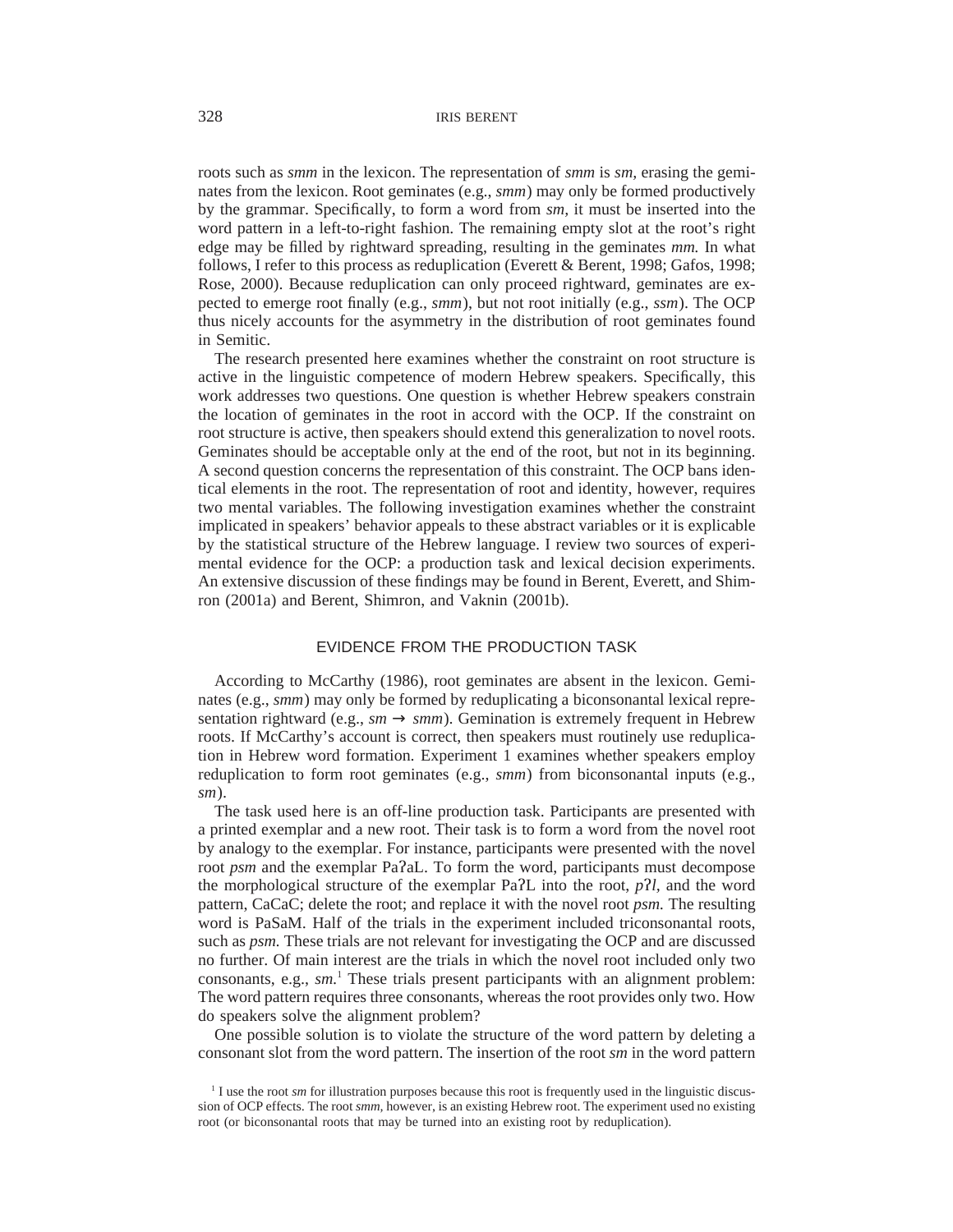| Root | Word class | Exemplar      | Possible geminate response |               |
|------|------------|---------------|----------------------------|---------------|
|      |            |               | Root-initial               | Root-final    |
| sm   |            | $Pa-2aL$      | Sa-SaM                     | Sa-MaM        |
| sm   | н          | $maP-2i-I$ im | maS-Si-Mim                 | maS-Mi-Mim    |
| sm   | Ш          | hit-Pa-?aL-ti | hiS-ta-SaM-ti              | hiS-ta-MaM-ti |

TABLE 1 A Comparison of the Possible Correct Responses with Root-Initial vs Root-Final Geminates in the Production Task (Experiment 1)

CaC will yield forms such as SaM (which are acceptable, albeit irregular in Hebrew). Of particular interest is the class of solutions that adds a consonant to the root. Two questions are examined here. One is what kind of segment is added: a geminate (e.g., *smm* and *ssm*) or a new segment (e.g., *sml*)? If speakers possess a reduplication mechanism, then they should be likely to reduplicate one of the root's segments. Reduplication should specifically proceed rightward, resulting in forms such as *smm* rather than *ssm.*

A second question concerns the generality of the reduplication responses with respect to word structure. Recall that the OCP constrains the location of geminates in the root—an abstract variable. An alternative account, however, may attribute the asymmetry in the location of geminates to a constraint on their location in the word. To determine whether speakers' knowledge is sensitive to *root* or *word* structure, the experiment systematically varied the location of geminates in the word by using exemplars that differ in their morphological structure (see Table 1). In one class of exemplars, the root is unaffixed. If speakers were to align this word pattern with the novel root (e.g., *sm*) by reduplication, then root-initial geminates would invariably fall word-initially (e.g.,  $SaSaM$ ),<sup>2</sup> whereas root-final geminates would always fall word-finally (e.g., SaMaM). In contrast, in the second and third word classes, the root is ''sandwiched'' between a prefix and a suffix; hence, root-initial/-final geminates never occur at the beginning or end of the word. In the second word class, however, the first and second root radicals are truly adjacent (e.g., maSSiMim), whereas in the third word class, these radicals are separated by a vowel (e.g., hiStaSaMtem). If speakers constrain the location of geminates in the root in accord with the OCP, then their responses should reflect root-final, but not root-initial geminates, and this pattern should emerge regardless of the position of geminates in the word.

## *Method*

*Participants.* Twenty-four native Hebrew speakers students at the School of Education at the University of Haifa served as participants.

*Materials.* Participants were presented with a printed list of roots and exemplars. They were asked to conjugate each root in analogy to a given exemplar. Forty-eight novel roots were used in the study. Half of these roots were biconsonantal (e.g., *sm*), and the other half were triconsonantal (e.g., *psm*). The triconsonantal roots were used as fillers. They were included in the experiment in order to encourage participants to produce words with three radicals to the biconsonantal roots (by either gemination or addition) rather than leaving this slot empty (and violating the word pattern). All novel roots consisted of consonant combinations that do not exist in Hebrew. Biconsonantal roots were further selected such that the reduplication of their initial or final radical does not yield an existing root.

<sup>2</sup> For viewing convenience, root consonants are notated in uppercase English letters. The Hebrew orthography does not discriminate between root and nonroot letters.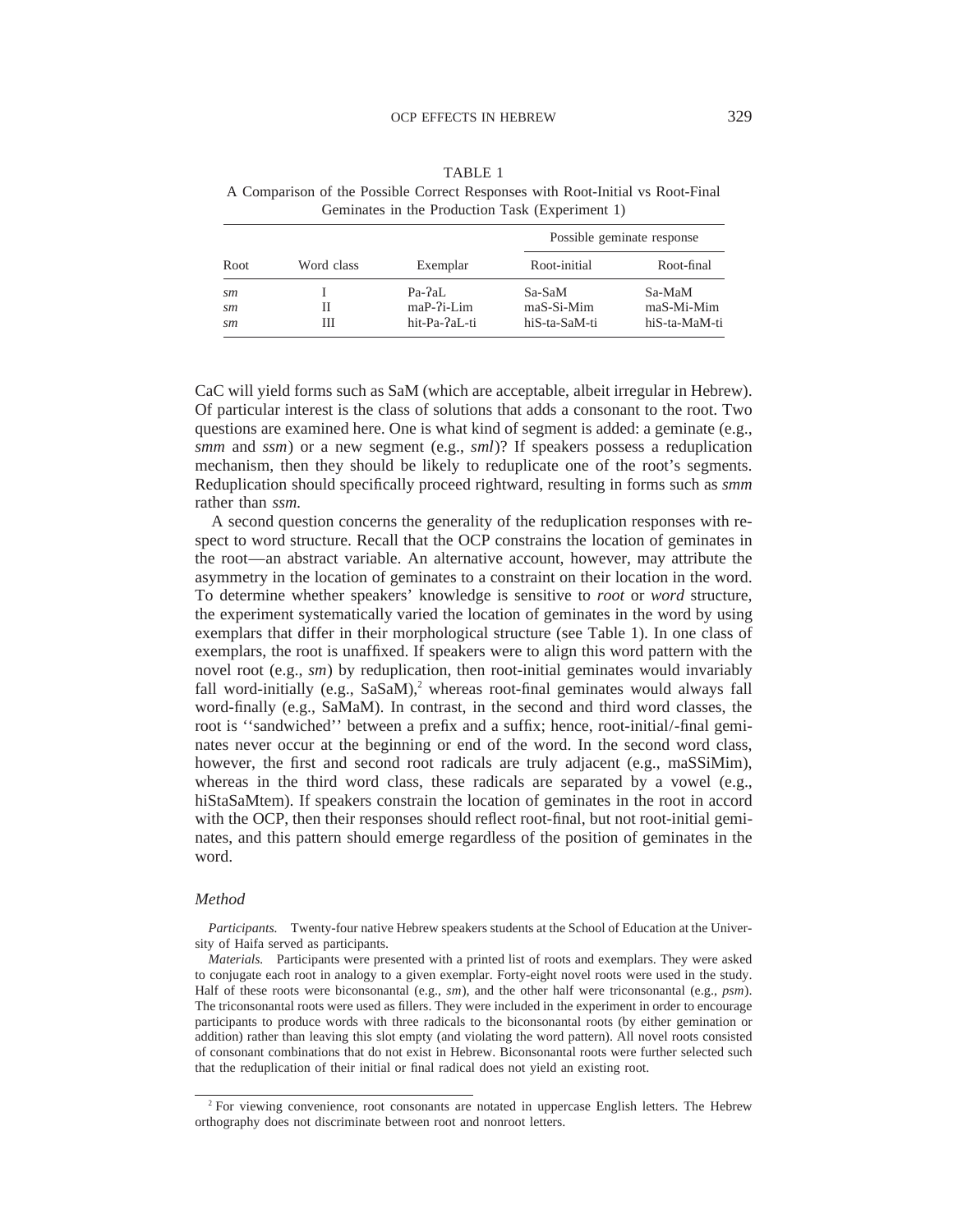Participants were asked to conjugate each of the roots described above by analogy to a given exemplar. These exemplars were formed by conjugating the root PʔL in one of three classes of word patterns. The three word classes differed in terms of the surface transparency of the root in the word (see Table 1). In the first word class, the root was unaffixed; hence, the word's morphological structure was highly transparent. This class consisted of verbs in qal, piʔel, and puʔal in the singular past tense perfect form. In the second and third classes, the root was both prefixed and suffixed, hence, the word's morphological structure was more opaque. The second and third word classes differed, however, with respect to the surface adjacency of the root-initial bigram. In the second word class, the root-initial bigram was not separated by a full vowel (e.g., MaSSiMim). Members of the second class included the present tense of verbs in hifʔil and nouns in nifʔal. The third word class included verbs in hitpaʔel past tense. In this word class, the initial bigram was separated by at least a full vowel (e.g., hiStaSaMtem).

Each biconsonantal root (24 roots) and each triconsonantal root filler (24 roots) were paired with an exemplar in each of the three word classes, resulting in a total of 144 experimental trials.

*Procedure.* Participants were presented with a printed list. There were 144 lines in the list, each representing a separate trial. Each trial presented a novel root and a familiar word exemplar. Participants were asked to conjugate the new root in analogy to the exemplar and write down their response (including diacritic marks, used in Hebrew to specify vowels). The order of the trials in the list was random. The orthographic representation of the exemplars specified all their vowels using diacritic marks.

*Coding scheme.* Errors were failures to respond, the deletion of one of the root's radicals, or the use of an incorrect conjugation. Correct responses to the experimental roots were classified according to the following categories: (a) *Root-initial gemination:* gemination of the first root radical; (b) *Rootfinal gemination:* gemination of the second root radical; (c) *No-gemination:* a correct alignment of the root with the word pattern without filling the third consonant slot; and (d) *Addition:* a triconsonantal root consisting of the given biconsonantal root and an additional new radical.

#### *Results and Discussion*

The error rate in this experiment was low  $(M = 6.7\%)$ , and it was not significantly affected by word class.3 The remaining correct responses included the addition of a new segment ( $M = 14.35\%$  of the trials) and no gemination responses ( $M = 31.89\%$ of the trials).4 The most frequent response strategy, however, was gemination, occurring on 46.84% of the trials. The production of geminates was strongly constrained by their location in the root. Virtually all gemination responses occurred at the end of the root ( $M = 46.82\%$  of the trials), but practically never in its beginning ( $M =$ 0.23% of the trials). This asymmetry resulted in a significant main effect of gemination type  $[F_s(1, 23) = 31.13, MSE = 2509.79; F_i(1, 23) = 2388.93, MSE = 32.70$ in the ANOVA's (3 word class  $\times$  2 gemination type). The ANOVA's also yielded a gemination type  $\times$  word class interaction  $[F_s(2, 46) = 3.73, MSE = 74.79; F_s(2, 46)$  $46$ ) = 9.53, *MSE* = 30.16].

Figure 2 plots the rate of total correct responses with root-initial vs root-final gemination. Planned comparisons indicated that the rate of root-final geminates was significantly more frequent than root-initial gemination in the first  $[t_{s}(46) = 20.86;$  $t_i(46) = 32.85$ ], second  $[t_s(46) = 17.23; t_i(46) = 26.94$ ], and third  $[t_s(46) = 17.87;$  $t_i(46) = 28.36$ ] word classes. These results demonstrate that speakers produce geminates at the end of the root, but not in its beginning. The asymmetry in the location of geminates is further general with respect to their position in the word: Speakers refrain from root-initial geminations regardless of word position when the geminates are either word-initial (e.g., SaSaM) or internal (e.g., hiStaSaMtem). Hebrew speakers thus appear to constrain the location of geminates in the root in accord with the OCP.

<sup>&</sup>lt;sup>3</sup> In this and all subsequent analyses, the significance level is .05.

<sup>4</sup> The relatively high rate of no-gemination responses indicates that, despite the clear preference of root-final gemination over root-initial gemination, speakers appear to dislike gemination altogether. Berent et al. (2001a) formally account for this finding as an identity aversion constraint, captured within the framework of Optimality Theory.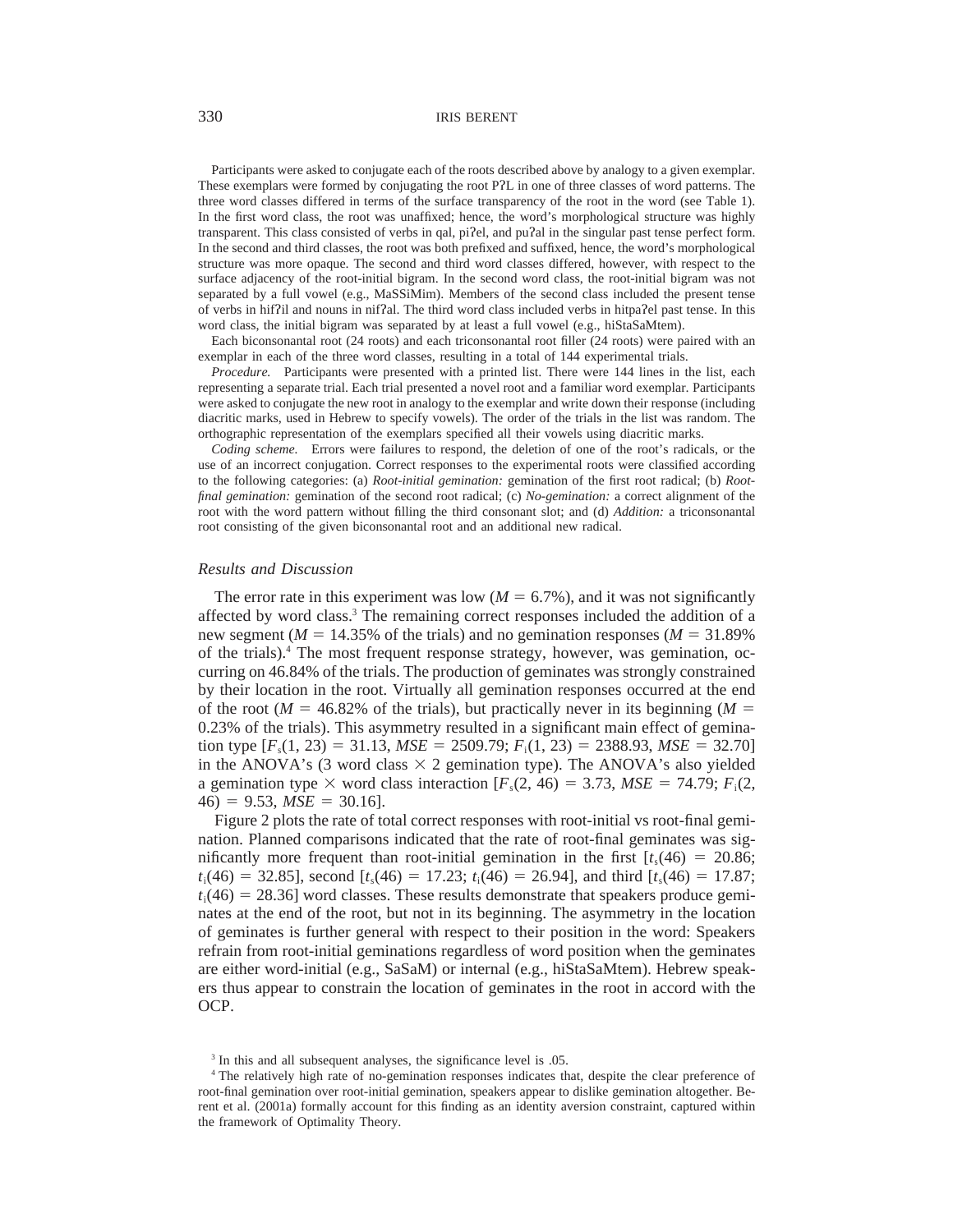

**FIG. 2.** The rate of production of root-initial vs root-final gemination in the production task as a function of word class.

# EVIDENCE FROM LEXICAL DECISION

The production results demonstrate that speakers can form triconsonantal roots by reduplicating their underlying biconsonantal representation, as predicted by the OCP. The strong asymmetry in the location of geminates in the root, specifically, the absence of responses with root-initial geminates, is further consistent with the view of root-initial geminates as ill-formed. The off-line production findings, however, may be criticized as reflecting a metalinguistic problem solving strategy rather than linguistic competence. This metalinguistic explanation is not very likely: The constraint on root structure is not patent to speakers, and they are typically unable to provide an explanation for the aversion of root-initial geminates (Berent & Shimron, 1997). It is nevertheless desirable to extend and replicate these findings in on-line methods. Experiments 2–4 examine whether the constraint on root structure affects on-line performance using the lexical decision task.

Participants in each of these experiments were presented with 90 word targets and 90 nonword foils (see Table 2). The targets were existing familiar Hebrew words

| TABLE 2                                                                   |  |  |  |  |  |  |  |
|---------------------------------------------------------------------------|--|--|--|--|--|--|--|
| An Illustration of the Materials Used in the Lexical Decision Experiments |  |  |  |  |  |  |  |
| $(Experiments 2-4)$                                                       |  |  |  |  |  |  |  |

|                        | Experiment 2 | Experiment 3 | Experiment 4  |
|------------------------|--------------|--------------|---------------|
| <b>Nonwords</b>        |              |              |               |
| Root-initial geminates | Gi-GuS       | Ki-KaS-tem   | hit-Ka-KaS-ti |
| Root-final geminates   | $Si-GuG$     | Si-KaK-tem   | hiS-ta-KaK-ti |
| No geminates           | $Ri$ -GuS    | Ni-KaS-tem   | hit-Na-KaS-ti |
| Words                  |              |              |               |
| Root-final geminates   | Di-MuM       | Si-NaN-tem   | hit-Ba-SaS-ti |
| No geminates           | Di-ShuN      | Si-MaN-tem   | hit-Ba-LaT-ti |
|                        |              |              |               |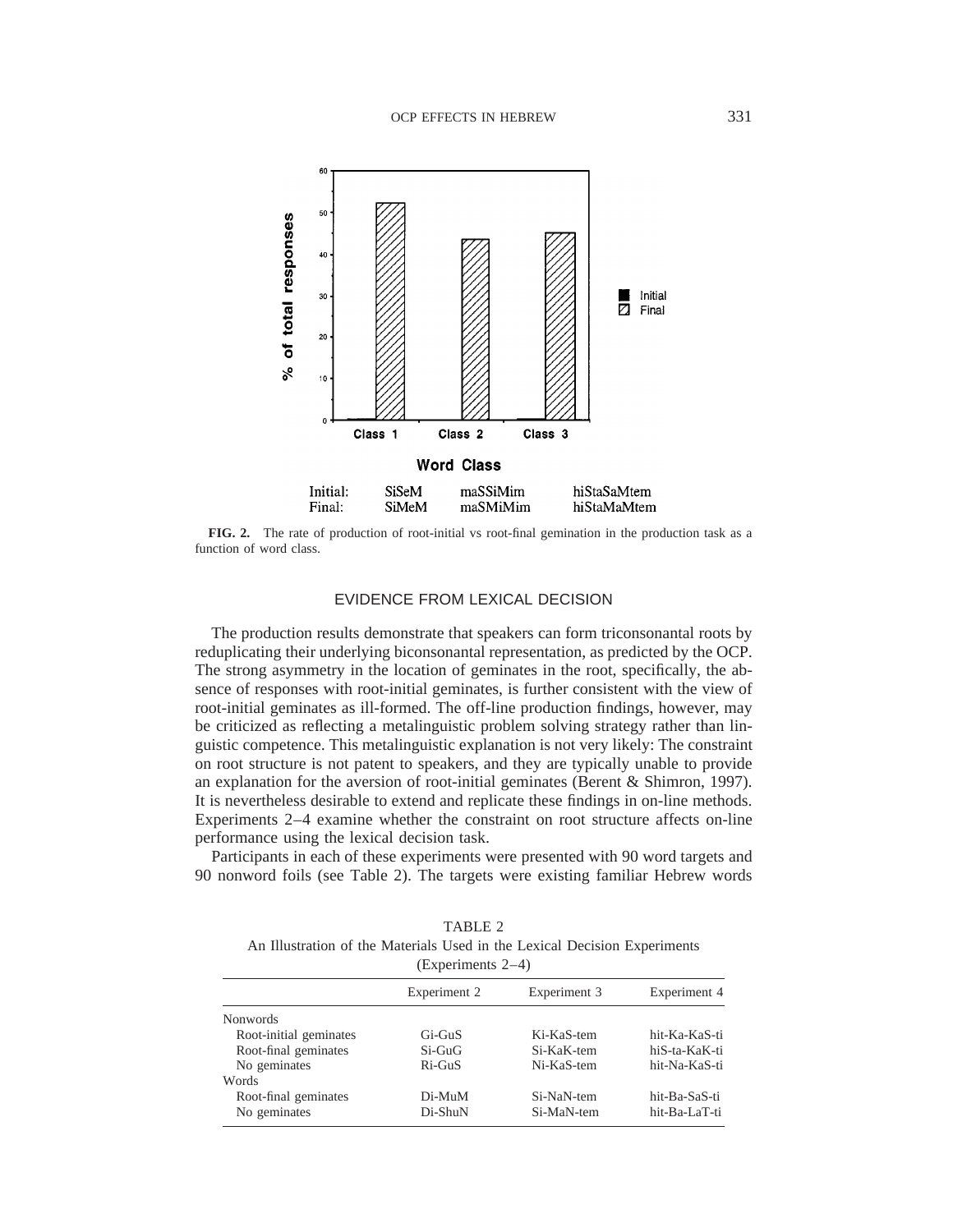formed from roots with either root-final or no gemination. Our main interest in this experiment concerns the nonword foils. These words were formed from roots with initial gemination, final gemination, or no gemination. To examine the generality of the constraint on root structure, these experiments manipulated the morphological structure of the stimuli. Each of the experiments used similar word structure for the targets and foils. In Experiment 2, the morphological structure of the stimuli was transparent, lacking any affixes. In Experiment 3, the root was followed by a suffix, and in Experiment 4, the root was ''sandwiched'' between a prefix and a suffix; hence, morphological structure was highly opaque. To assess the generality of the root-structure constraint across items and participants, Experiment 2 examines performance for one set of roots, whereas Experiments 3 and 4 extend this investigation to a second group of materials.

The design of these experiments addresses two questions. One question concerns speakers' sensitivity to the location of geminates in the root. Each experiment compares performance with root-initial and root-final geminates. These roots are equated for the presence of geminates and differ only in their location. If speakers constrain the location of geminates in the root, then roots with initial gemination should be easier to reject compared to roots with final gemination. If the constraint on geminates truly concerns the root, not merely the word, then this asymmetry should emerge in each of the three experiments, regardless of the position of geminates in the word.

A second question of interest concerns the representation of geminates. The findings reviewed so far indicate that speakers constrain the location of geminates. These observations, however, cannot determine whether this constraint is specific to gemination: Because root-initial gemination is rare, such stimuli may be discriminated from roots with final gemination simply by appealing to the frequency of the initial bigram, not necessarily the identity of its constituents. The dissociation between the structure of geminates and their frequency is difficult to achieve for root-initial geminates, whose initial bigram is typically rare. However, the representation of gemination may be examined by comparing root-final geminates and no-gemination controls. These roots were matched for bigram frequency; hence, any differences between them must specifically indicate sensitivity to the presence of geminates. If speakers represent the structure of geminates then they may discriminate between these two root structures despite their equation on their statistical properties.

#### *Method*

*Participants.* Three groups of native Hebrew speakers, students at the University of Haifa, served as participants in Experiments 2–4. Each group included 20 participants.

*Materials.* The materials in each experiment consisted of 90 words and 90 nonwords. The targets and foils shared the same word patterns (see Table 2). The word patterns used in Experiment 2 were the nominal word patterns CaCiC, CoCeC, and CaCuC. Experiment 3 used verbal patterns in PaʔaL and Pi?el followed by a suffix. In Experiment 4, all the word patterns were in hitpa?1 and were followed by a suffix. Targets words were formed from existing triliteral roots such that the combination of the root and word pattern corresponded to an existing Hebrew word. In contrast, the roots of the nonword foils consisted of three consonants that do not correspond to an existing Hebrew root.

The 90 nonword foils were generated from 30 trios of novel roots. Each trio included three root types: root-initial gemination (e.g., *kks*), root-final gemination (e.g., *skk*), and no gemination (e.g., *nks*). Experiment 2 employed one such set. Experiments 3 and 4 extended and replicated these findings for a new set of novel roots. The roots with final gemination and no gemination were equated for their summed positional bigram frequency using a database, including all the productive triconsonantal roots from the Even-Shoshan (1993) Hebrew dictionary (a total of 1449 roots). Positional bigram frequency was determined by counting the number of roots exhibiting a given radical bigram at the same root position. The mean positional bigram frequency was computed by adding the positional bigram frequency of the C1C2, C1C3, and C2C3 bigrams. For instance, the mean positional bigram frequency of the novel root *zpp* is 14 because there is 1 root sharing its initial bigram (*zpt*), 2 roots sharing its first and third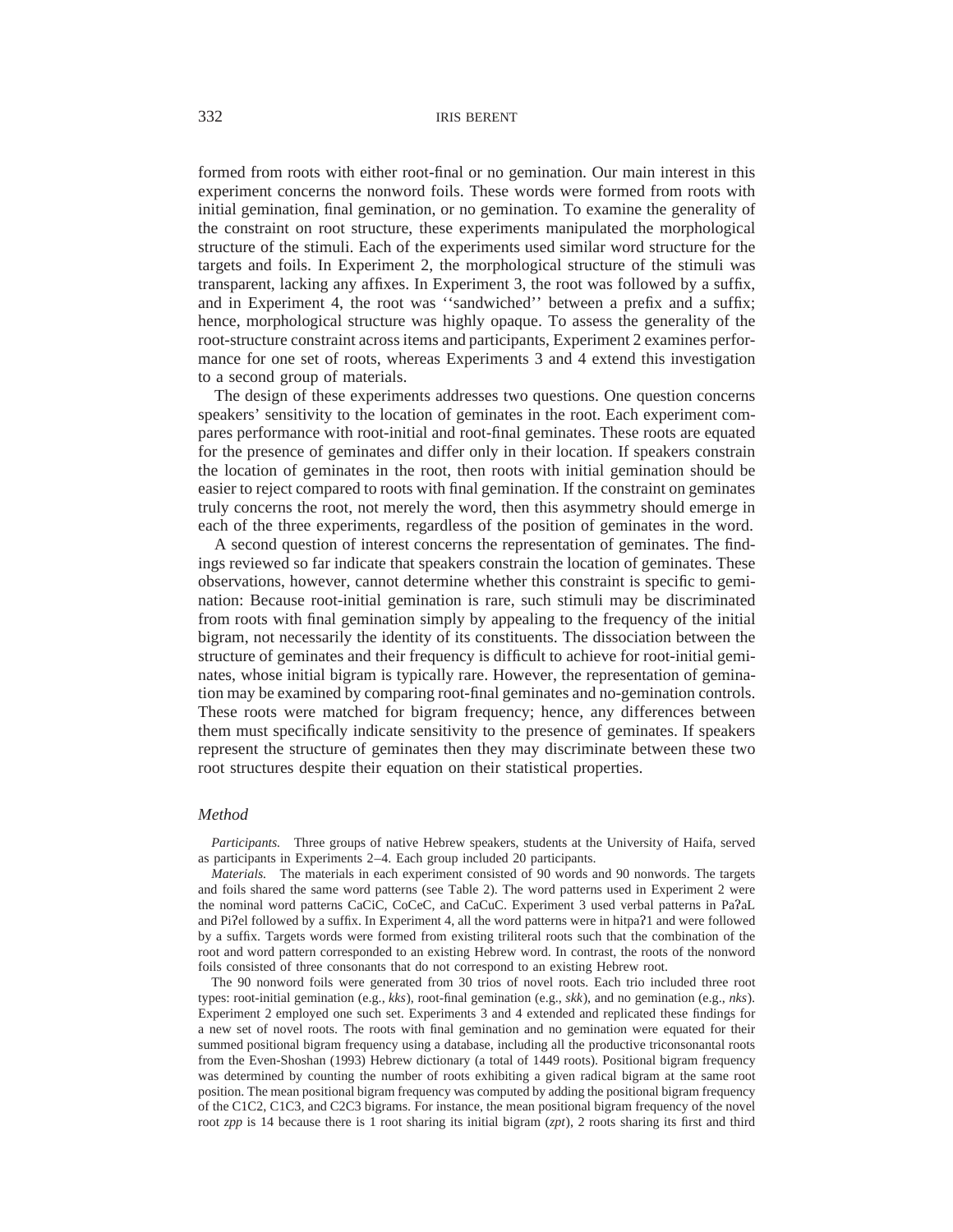consonants (*szp* and *nzp*), and 10 roots sharing its second and third radicals (*app, gpp, xpp, Tpp, kpp,*  $lpp$ , cpp, rpp, spp, tpp).<sup>5</sup> The mean positional summed bigram frequency of the roots with final gemination vs no geminates, respectively, was  $12.2$  ( $SD = 3.8$ ) and  $12.6$  ( $SD = 4.1$ ) in Experiment 2 and 12.3  $(SD = 5.2)$  and 11.1  $(SD = 5.1)$  in Experiments 3 and 4.<sup>6</sup>

Each experiment employed a set of 90 target words. Each set was generated from 45 pairs of existing Hebrew roots. The members of the pair shared the same word pattern, but differed in root structure. One member had root-final geminates, whereas the other member had a root with no geminates. Hebrew does not have a word frequency count, hence, it was impossible to match the frequency of words with final vs no identical consonants. These data thus do not allow for inferences regarding the effect of root structure on the identification of familiar words.

*Procedure.* At the beginning of each trial, a fixation point consisting of four dots appeared at the center of the computer screen. Participants initiated the trial by pressing the space bar. They were then presented with a string of letters at the center of the computer screen, displayed until participants responded or a maximum of 2 s elapsed. Participants were asked to indicate whether the string of letters corresponds to an existing Hebrew word by pressing one of two keys. Slow responses (responses slower than 1500 ms) and inaccurate responses received negative feedback from the computer in the form of a tone and a computer message. The experiment initiated with the practice stimuli followed by the experimental trials. Participants were tested individually. Each participant was presented with a different random order of the experimental trials.

### *Results of Experiments 2–4*

The effect of root type on response latency was assessed separately in each of the experiments by means of one-way ANOVA's by participants  $(F_s)$  and items  $(F_i)$ .<sup>7</sup> Root structure did not significantly affect response latency or accuracy for target words.<sup>8</sup> Recall that, in the absence of a word frequency count for Hebrew, it was impossible to match target words for frequency; hence, this null effect may be partly due to differences in surface word frequency. In contrast, a significant effect of root structure was observed for the nonword foils.<sup>9</sup> The effect of root type was significant in Experiment 2  $[F_s(2, 38) = 12.73, MSE = 914.87; F_i(2, 58) = 5.74, MSE =$ 3584.43], Experiment 3  $[F_s(2, 38) = 10.77, MSE = 827.30; F_i(2, 56) = 8.49$ , *MSE* = 1552.18], and marginally so in Experiment 4  $[F<sub>s</sub>(2, 38) = 3.45$ , *MSE* = 956.07,  $p < .05$ ;  $F_i(2, 56) = 2.62$ ,  $MSE = 2269.80$ ,  $p < .09$ ]. A similar analysis on response accuracy revealed a significant effect only in Experiment 2  $[F_s(2, 38) =$ 13.18,  $MSE = .002$ ;  $F<sub>i</sub>(2, 58) = 4.96$ ,  $MSE = .007$ ].

Figure 3 summarizes the results of Experiments 2–4 by plotting correct responses to nonword foils as a function of root structure and the word structure used in each experiment. Response accuracy as a function of root type are summarized for the three experiments in Table 3. The results were rather consistent across experiments. Root-initial gemination was rejected significantly faster than root-final gemination in each of the three experiments [Experiment 2:  $t_s(38) = 4.43$ ,  $t_i(58) = 3.08$ ; Experiment 3:  $t_s(38) = 4.58$ ,  $t_i(56) = 4.09$ ; Experiment 4:  $t_s(38) = 2.21$ ,  $t_i(56) = 2.15$ ]. The same pattern also emerged in the accuracy data of Experiment 2  $[t_s(38) = 4.81;$  $t<sub>i</sub>(58) = 2.96$ . Speakers thus constrain the location of geminates in the root regardless of its location in the word.

<sup>8</sup> Word response latency and accuracy, respectively, were 665 ms, 94%, in Experiment 2; 679 ms, 93.3%, in Experiment 3; and 687 ms, 94.8%, in Experiment 4.

<sup>9</sup> One of the foil trios used in Experiments 3 and 4 was excluded from all analyses because one of its members corresponded to an existing root (shpd).

<sup>&</sup>lt;sup>5</sup> The letters ''t'' and ''T'' stand for the Hebrew letters ''taf'' and ''tet'', respectively. ''C'' indicates the sound ''ts.''

<sup>6</sup> The frequency counts reported here are based on a revision of the database used by Berent, Vaknin, and Shimron (2001b); hence, these means differ slightly from those listed there.

<sup>7</sup> To eliminate the effect of outliers, these analyses excluded correct response latencies falling 2.5 standard deviations beyond the mean response latencies for words and nonwords. This procedure resulted in the elimination of less than 3.3% of the correct responses in Experiments 2–4.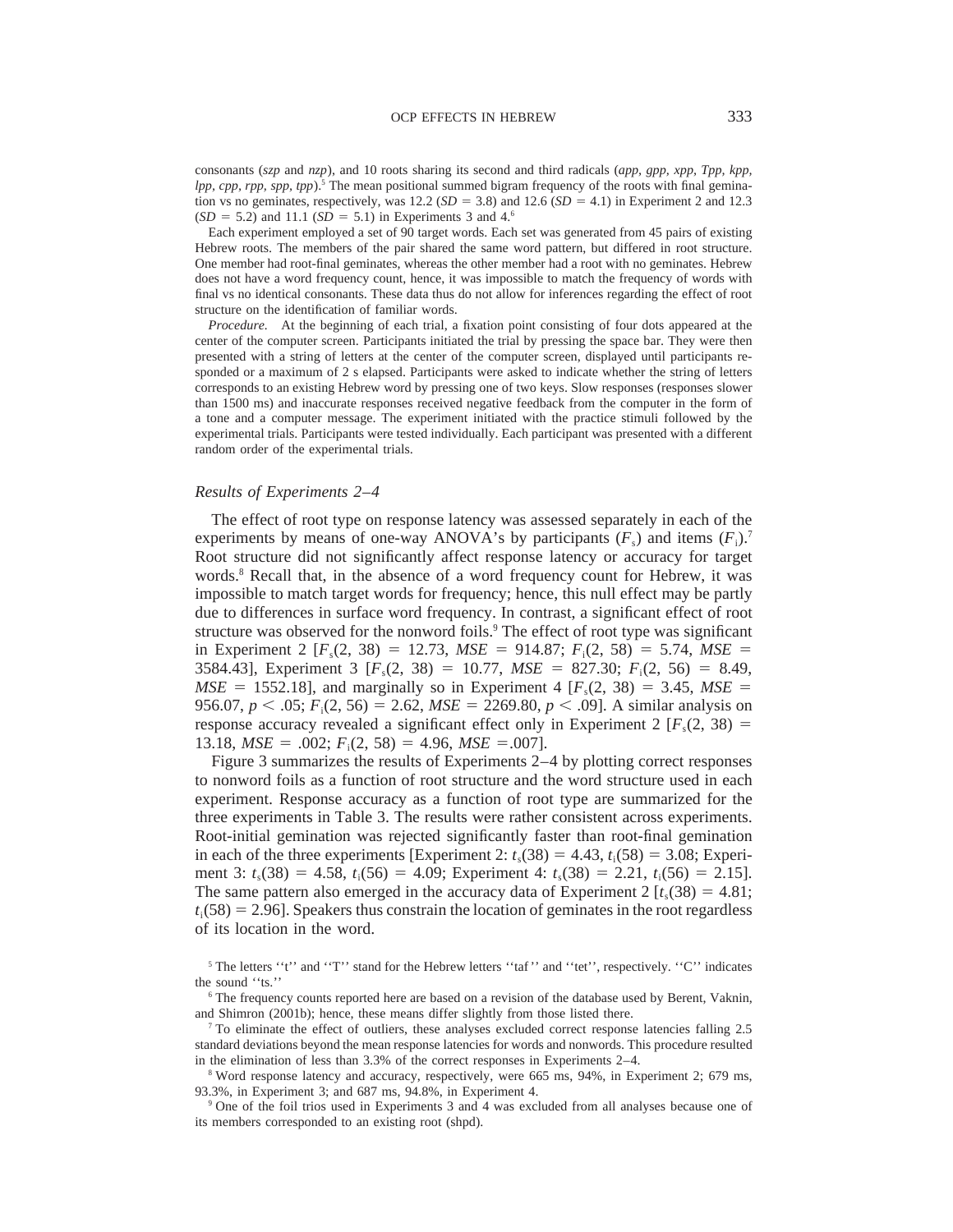

**FIG. 3.** Response latency to nonword foils in the lexical decision experiments (Experiment 2–4) as a function of root structure and word structure.

#### TABLE 3

Response Accuracy in the Rejection of Nonword Foils a Function of Root Structure in Experiments 2–4

|                         | Experiment 2 | Experiment 3 | Experiment 4 |
|-------------------------|--------------|--------------|--------------|
| Root-initial gemination | 95.4         | 94.8         | 94.1         |
| Root-final gemination   | 88.9         | 93.7         | 95.3         |
| No gemination           | 94.2         | 95.6         | 93.3         |
|                         |              |              |              |

To determine whether this constraint specifically concerns the structure of geminates, let us now turn to compare novel roots with final geminates and no-gemination controls. The contrast was significant in Experiment 2  $[t_1(38) = 4.31; t_2(58) = 2.77]$ and in Experiment 3  $[t_1(38) = 2.92; t_2(56) = 2.48]$  and marginally significant in Experiment 4  $[t_1(38) = 2.33; t_2(56) = 1.75, p = .08]$ . Experiment 2 further yielded an increase in error rate for root-final gemination compared to no-gemination controls  $[t_1(38) = 3.95; t_2(58) = 2.41]$ . The consistent discrimination between root-final gemination and no gemination despite their equation for their statistical properties demonstrates that speakers are sensitive to the structure of geminates, namely their identity.<sup>10</sup>

<sup>10</sup> Although as a group, roots with final gemination and no-gemination controls did not differ significantly on their frequency, there were occasionally some frequency imbalances among specific trio members. These imbalances cannot account for the rejection of root with final geminates, as the finding remains even for trio members whose members do not differ from each other by more than one frequency count. This pattern was significant in Experiments 3 [ $\Delta = 46$  ms,  $t_s(38) = 3.07$ ;  $t_i(16) = 2.50$ ] and 4  $[\Delta = 41 \text{ ms}, t_s(38) = 2.72; t_s(16) = 2.4]$  and marginally so in Experiment 2  $[\Delta = 54 \text{ ms}, t_s(38) = 4.17;$  $t_i(26) = 1.6$ ,  $p = .12$ . The difficulty in the rejection of root-final geminates also is inexplicable by their phonological similarity to target words with root-final gemination. A post hoc analysis examined the similarity between targets and foils by dividing the summed positional frequency of each letter in target roots of a given structure by its summed positional frequency in foil roots of the same structure. For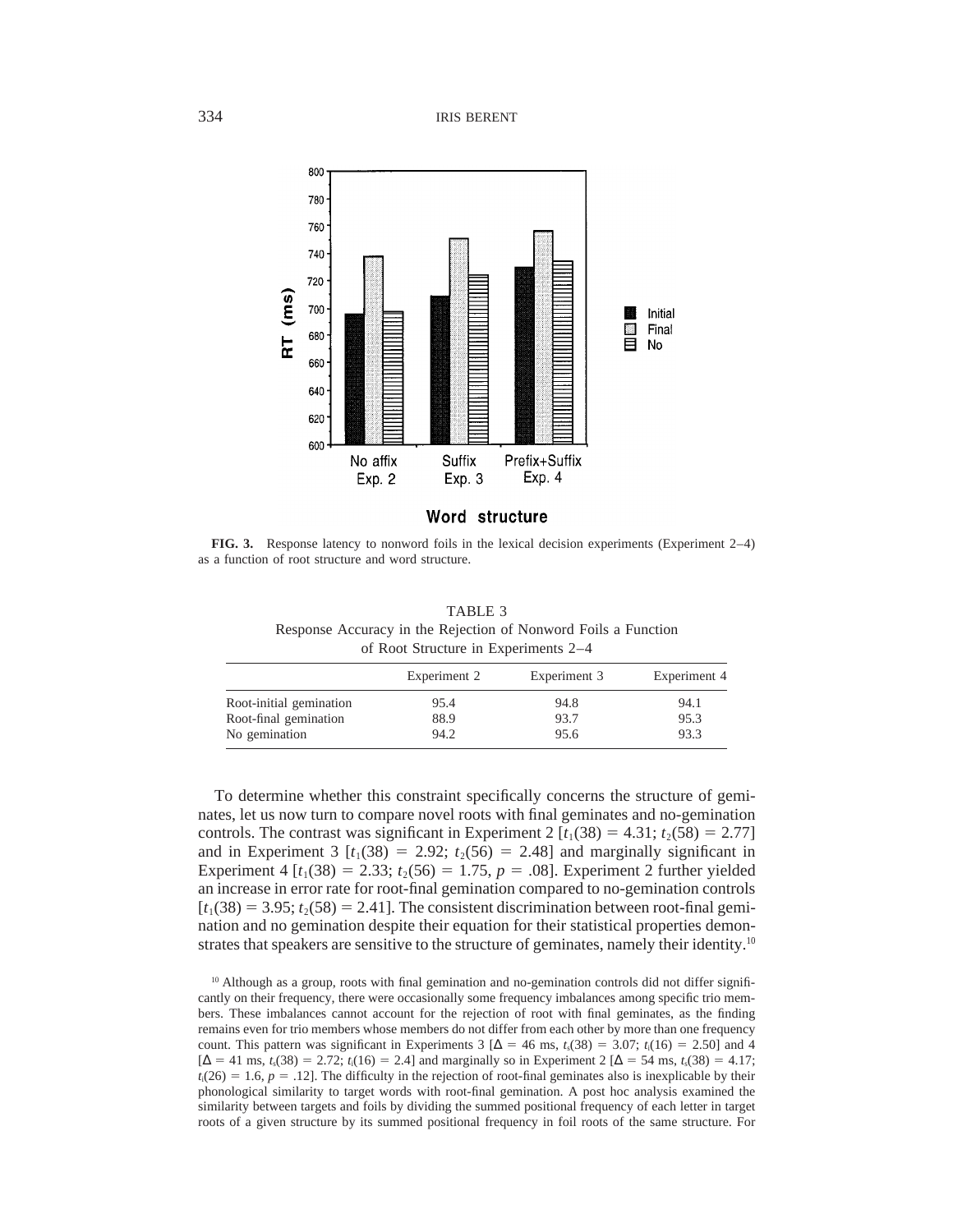The difficulty in responding to root-final geminates may be explained by the properties of the lexical decision task and the OCP. The lexical decision task requires fast discrimination between stimuli based on their appearance as wordlike (e.g., Balota & Chumbly, 1984). One evidence for ''wordhood'' may be coming from the grammar: Words generated by productive grammatical processes may appear more wordlike than words whose structure bears no such hallmark of the grammar. If the OCP is active, then gemination must be produced by a grammatical process of reduplication; hence, roots with geminates may be perceived as more wordlike than roots with no gemination.

The perception of gemination as indicating ''wordhood'' can also explain the absence of significant differences between root-initial gemination and no gemination. Rating experiments consistently show that root-initial gemination is considered significantly less acceptable than roots with no gemination (Berent & Shimron, 1997; Berent et al., 2001a). Why does the ill formedness of such roots not facilitate their rejection compared to no-gemination roots? The answer to this question comes, again, from the deleterious effect of gemination. The demand for fast discrimination between targets and foils may encourage a superficial analysis of global familiarity with the stimulus. Because roots with geminates are perceived as wordlike, the very presence of geminates in roots with initial geminates may impair their rejection. Conversely, a more careful analysis of the location of these geminates will indicate illformedness, hence, facilitate foil rejection. A comparison of initial-gemination with no-gemination roots thus confounds the presence of geminates with their location. This comparison pits the deleterious effect of gemination against the facilitation resulting from their illicit location. The similar performance with root-initial gemination and no-gemination roots may reflect the mutual cancellation of these conflicting forces. In contrast, the comparison of root-initial gemination with root-final gemination adequately controls for the deleterious effect of gemination. Such comparison yields strong evidence for the unconfounded effect of geminates' location.

The lexical decision results suggest that speakers are sensitive to the presence of identical elements in the root, regardless of their position in the word. The constraint on root identity further emerged even when the geminates were separated by intermediate vowel phonemes, encoded by a vowel letter (e.g., Experiment 3). These results suggest that the constraint on identity operates across intermediate vowels. Speakers thus decompose the root from the word pattern in on-line word identification and constrain the location of identical elements within the root.

instance, among the target roots with final gemination, there were two roots exhibiting the letter *b* in the first position, one root exhibiting that letter in the second position, and one root with that letter in the third position. For novel roots with root-final gemination, the occurrence of the letter *b* was three, four, and four times, respectively, for the same three positions. Accordingly, the target-to-foil ratio for the occurrence of *b* was 0.67, 0.25, and 0.25 for positions  $1-3$ , respectively (a mean of 0.39). Similar letteroverlap ratios were also obtained for targets and foils with no gemination. If the impairment in the rejection of foil roots with final gemination is due to their greater similarity to final-gemination targets, then the target/foil overlap ratio should be higher for stimuli with final gemination compared to no gemination. Contrary to this prediction, the overlap ratios were literally identical in Experiment 2 (*M* 5 1.3) and quite similar in Experiments 3 and 4. Specifically, the mean overlap for *smm* and *psm* type roots were 1.7 and 1.4, respectively, and they did not differ significantly  $[F(1, 30) = 1.3, p = .56, ns]$ .

A slightly different explanation attributes the difficulty in rejecting roots with final gemination to the frequency of smm-type roots among the experimental targets. Berent et al. (2001b) have investigated and rejected the root-type explanation by demonstrating that the difficulty with root-final geminates is observed even after a very short exposure to the experimental list, within the first third of the experimental trials. It is unlikely that such short exposure was sufficient for the acquisition of strategies specific to the structure of the experimental list. Regardless of its source, however, a sensitivity to the structure of root types indicates the representation of identity.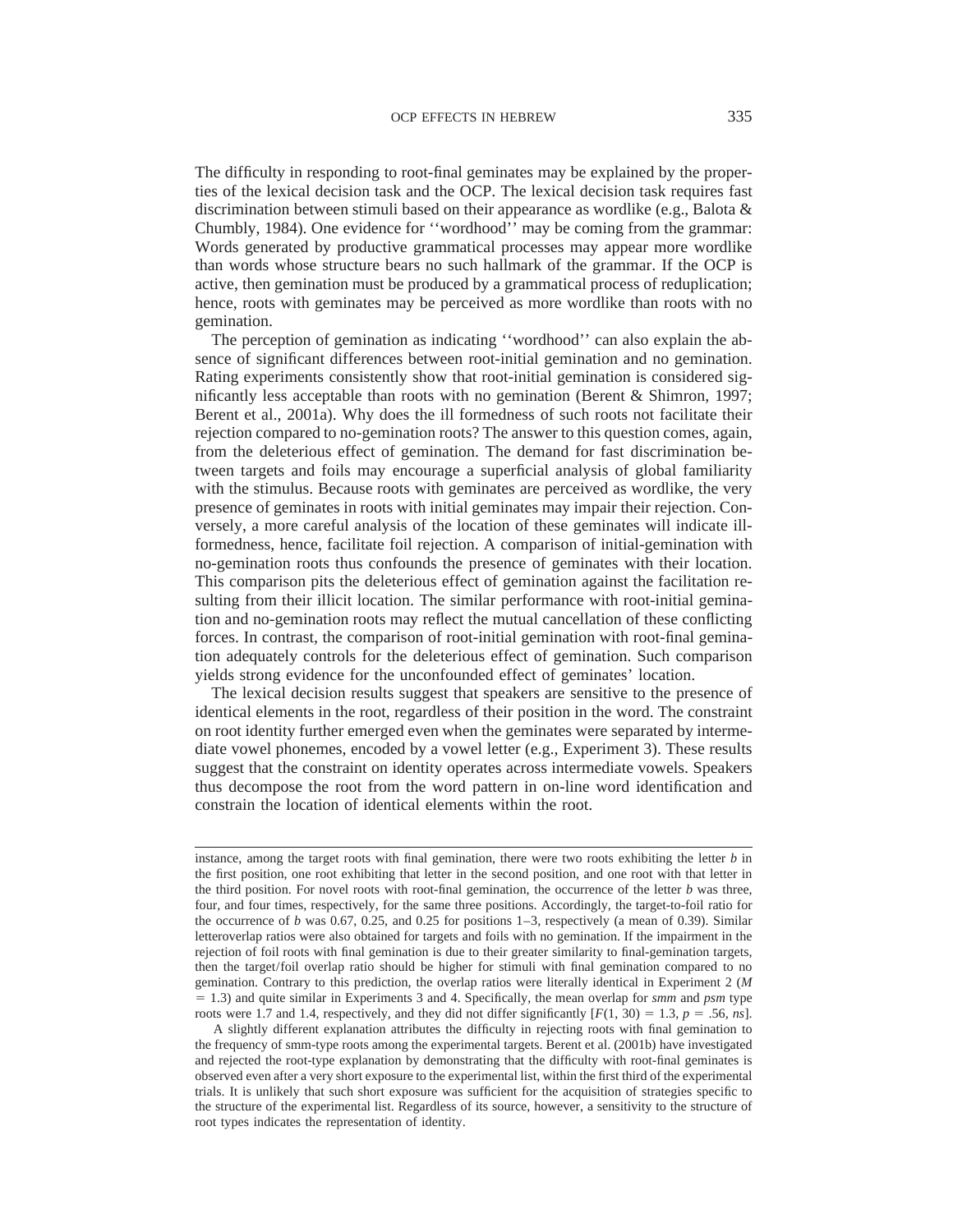# GENERAL DISCUSSION

Four experiments examined whether Hebrew speakers constrain the location of geminates in the root morpheme. Experiment 1 demonstrated that when speakers are encouraged to form a triconsonantal root from a biconsonantal input (e.g., *sm*), they reduplicate the root's final radical (e.g., *smm*), but not its initial radical (e.g., *ssm*). Experiments 2–4 further showed that nonword foils with root-initial gemination (e.g., *ssm*) are easier to reject than nonword foils with root-final gemination (e.g., *smm*), a finding that agrees with the view of root-initial gemination as ill formed. The lexical decision experiments also suggest that speakers are sensitive to the presence of geminates in the root and are able to discriminate roots with final gemination and no gemination even when these stimuli are matched for their bigram frequency. In conjunction, these experiments demonstrate that speakers constrain the location of geminates in the root and apply this constraint on-line, even when the task does not require that they attend to the phonological structure of the root.

The results of these experiments carry several implications. One implication concerns the representation of morphological structure. The finding that speakers constrain the location of adjacent identical consonants regardless of word position, and despite the presence of intermediate vowels and affixes, suggests that the domain of this constraint is a morphological constituent rather than the surface word. This outcome is consistent with McCarthy's (1986) proposal that the domain of the OCP is the root morpheme. The representation of the root is further implicated by previous results demonstrating that the root is decomposed from the word pattern in on-line reading (e.g., Bentin & Feldman, 1990; Deutsch, Frost, & Forster, 1998; Feldman & Bentin, 1994; Feldman, Frost, & Pnini, 1995; Frost, Forster, & Deutsch, 1997). Although the perceived adjacency of root consonants is naturally handled by defining the domain of the OCP as the root, these findings may also be captured by the proposal that the OCP operates across intermediate vowels within the morphological domain of the stem (Rose, 2000). Regardless of the formal model proposed to capture the findings, these results clearly indicate that speakers constrain the identity of root consonants.

The production of triliteral roots by reduplicating biconsonantal roots and the difficulty in rejecting root-final geminates in the lexical decision task further suggest that identity is formed by the grammar. These observations are consistent with Mc-Carthy's (1986) proposal that adjacent identical root consonants are erased from the lexicon. This account, however, has been recently subject to some debate in the linguistic literature. Critiques of this proposal have argued that the restriction on root identity is merely the limiting case of a more general, statistical constraint on similarity (e.g., Bat-El, 1994; Frisch, Broe, & Pierrehumbert, 1997; Pierrehumbert, 1993). Proponents of the similarity account may thus attribute the present experimental findings to the feature similarity of root radicals, not specifically their identity. Although there is convincing evidence for the existence of a ban on similar (e.g., homorganic) root radicals (e.g., Frisch, Broe, & Pierrehumbert, 1997; Greenberg, 1950; McCarthy, 1994), these findings are insufficient to support the similarity explanation as an alternative to the constraint on identical root consonants. The principal support for the similarity account is the analyses of Pierrehumbert and colleagues (Pierrehumbert, 1993; Frisch et al., 1997), demonstrating that the distribution of triliteral Arabic roots is explicable by their feature similarity. These analyses, however, exclude roots with final geminates; hence, the similarity proposal currently does not account for their distribution. In fact, a similarity account for the co-occurrence of root geminates would incorrectly predict that root-final geminates (e.g., *smm*) are less frequent than homorganic consonants (e.g., *smp*), a finding that is inconsistent with the structure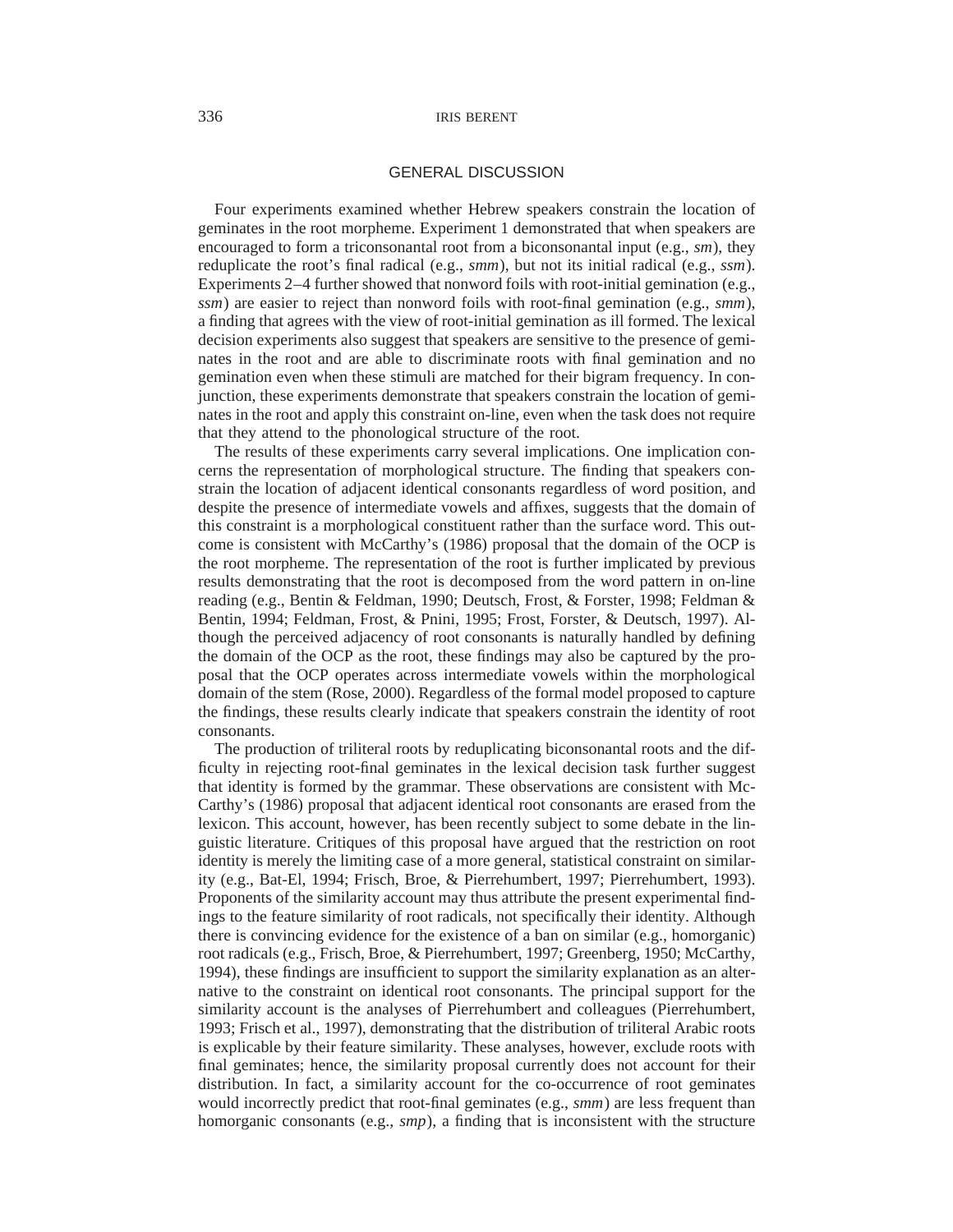of the Arabic lexicon (Greenberg, 1950). The experimental results presented here suggest that the constraint on similar root radicals must be complemented by a constraint on identical radicals, such as the OCP. The domain of this constraint must further correspond to a morphological constituent rather than the word. Interestingly, this phonological constraint is also observed in a silent reading task, lexical decision. This suggests that the representation assembled in silent reading is shaped by reader's phonological competence (e.g., Berent & Perfetti, 1995). Most importantly, speakers can freely generalize this constraint to novel roots.

What kind of mental architecture is required in order to represent this constraint? The introduction to this article outlined two conflicting accounts of linguistic generalizations. According to the symbolic view, the mind has the capacity to represent abstract variables and operate over variables (Fodor & Pylyshyn, 1988; Marcus, 2001; Pinker & Prince, 1988; Pinker, 1999). Conversely, associationist accounts of cognition attribute the constraint on word structure to the statistical structure of specific instances in the language (Elman et al., 1996; Plaut et al., 1996; Rumelhart & McClelland, 1986; Seidenberg & McClelland, 1989; Seidenberg, 1997). The constraint on root geminates has been so far discussed in a manner that implicitly presupposes the representation of two variables: root and geminates.11 The root morpheme is a variable that can stand for any combination of three consonants. Likewise, geminates are represented as the copying of a variable, XX. The experimental findings appear compatible with this account. But do they specifically *require* the representation of variables? Is the constraint on root geminates explicable by the statistical structure of the Hebrew language? Can multilayer networks that eliminate operations over variables account for these results?

The answer to this question is bound to be highly controversial, especially given the absence of existing associationist accounts for the OCP. Ultimately, the adequacy of associationist accounts for the OCP can only be determined by future implementations. Several observations, however, cast some doubt on the potential success of this approach. To account for the experimental findings, associationist networks must be able to acquire the constraint on root structure from exposure to Hebrew words. Such models must be formulated without appealing to variables. The elimination of operations over variables is critical here. The question of whether the mind has a symbolic architecture should not be equated with the question of whether connectionism is adequate. Connectionism is a computational approach that may or may not include variables; hence, connectionism as such is not necessarily an alternative to the hypothesis that the mind manipulates variables (Marcus, 2001; Pinker & Prince, 1988). Conversely, the symbolic hypothesis is perfectly compatible with statistical learning defined over variable combinations (e.g., learning the frequency of root types of the form ABB, AAB, or ABC). To falsify the symbolic hypothesis, one cannot simply show that a given behavior is captured by a connectionist network. Instead, it is necessary to show that the behavior is captured without incorporating variables. In particular, an associationist account for the constraint on root structure must handle the experimental findings without representing the root or identity by variables.

Consider first the appeal to the root variable. The experimental results demonstrate that the root serves as the domain of the constraint on gemination: The location of

<sup>&</sup>lt;sup>11</sup> The appeal to variables does not uniquely hinge on McCarthy's (1986) formal account. Gafos (1998) and Rose (2000) suggest that identity is formed by a formal process of reduplication rather than by longdistance spreading. The analysis of Rose (2000) further favors the stem, rather than the root, as the domain of the constraint. These revisions to McCarthy's proposal do not eliminate the appeal to variables. Like spreading, reduplication is a process that copies variables  $(X \rightarrow XX)$ . Like the root, the stem is a variable that is defined regardless of the properties of specific instances. For simplicity, the following discussion is framed in reference to the root. The same arguments apply for the stem domain.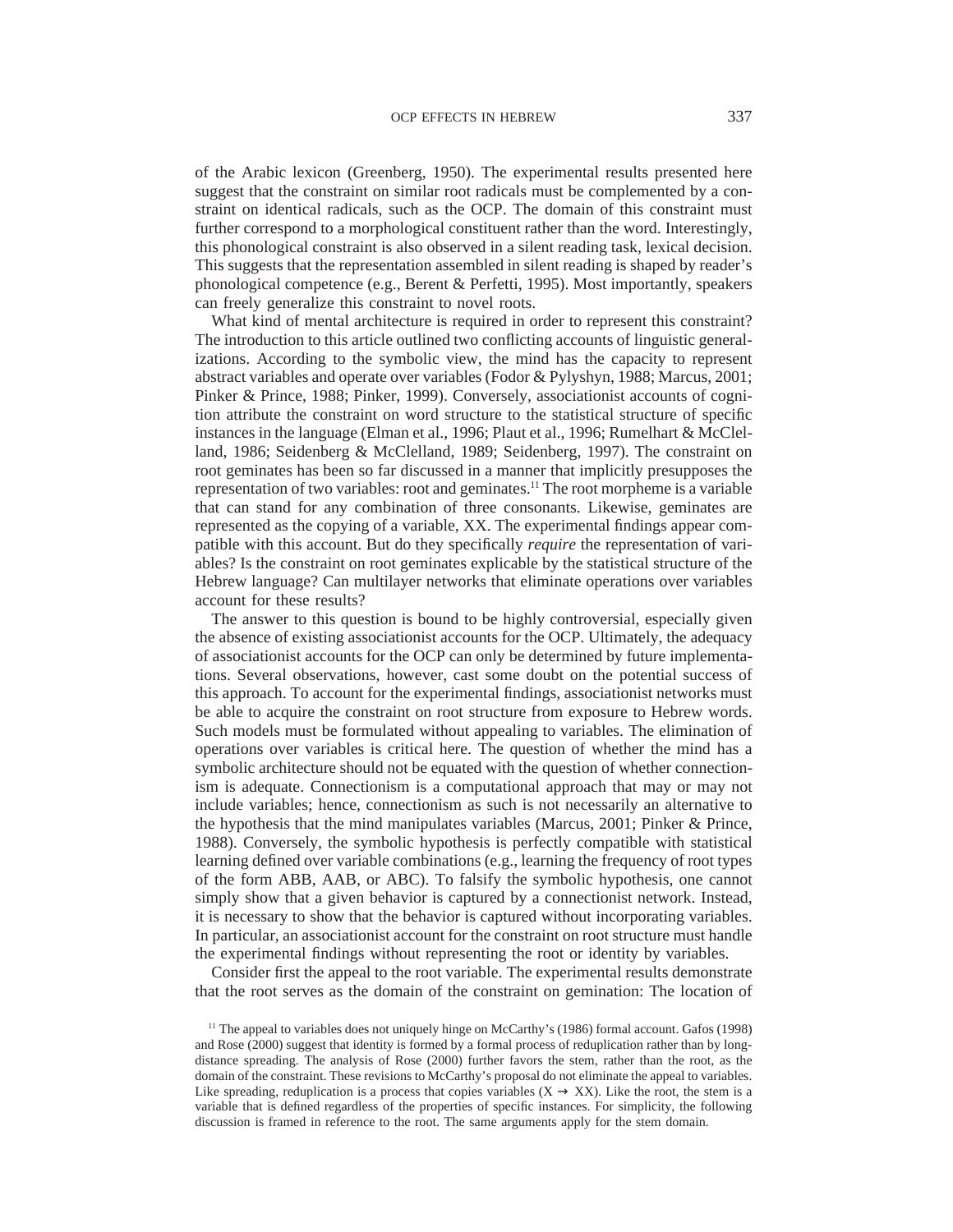geminates is constrained relative to the root. Associationist accounts of cognition eliminate variables; hence, they cannot represent this domain. To account for the findings presented here, such models must acquire the constraint on the location of geminates from the distribution of subword units. To do so, these models must be able to decompose words into rootlike units, identify these units as members of a single class and infer the regularities that are common to its members. Root decomposition may well be attained by associationist models. Hebrew affixes typically have some well-defined phonological and semantic properties that could be used to distinguish them from the root (e.g., Plaut & Gonnerman, 2000). Decomposition, however, is only the first step in acquiring a constraint on root structure. To learn the constraint on geminates, a network must identify all roots as members of a single class and abstract the regularities common to its members. Roots are only identifiable by their formal abstract category: They share no similar semantic, orthographic, or phonological features. It is thus unclear whether associationist accounts can abstract the constraint on root structure from the distribution of wordlike units. It should be noted, however, the acquisition of the root domain from words has not been subject to formal investigation, hence, the ability of associationist accounts to abstract the root awaits further research.

Let us assume, however, that an associationist network (i.e., a network lacking operations over variables) is presented with the set of all Hebrew roots. Can such a network learn that ABB roots include a geminate, BB? Can it distinguish geminate from nongeminate bigrams and constrain their location in the root? The representation of identity has been recently subject to close scrutiny; hence, the performance of associationist accounts in this task can be stated quite specifically. However, before examining whether associationist networks can represent identity, let us first consider whether speakers do so.

The experimental findings provide ample evidence that speakers represent the identity of geminates. First, the lexical decision experiments demonstrate that speakers discriminate between roots with final geminates and no-gemination controls despite their equation for bigram frequency. A distinction between these two root types can only be explained by the structure of geminates, their identity. Additional support for the view of geminates as formed by variable copying comes from the comparison of geminate and nongeminate responses in the production task. Associationist accounts must view the formation of geminates as indistinguishable from the formation of nongeminate responses. The segment that is added (geminate vs nongeminate) should depend on the frequency of the resulting root in the language. Each of the radicals in the biconsonantal roots used in Experiment 1 can combine with any 1 of 19 other radicals (e.g.,  $sm \rightarrow smb$ ,  $smg$ ,  $smd$ ,  $sml$ ,  $smk$ ,  $smt$ , and  $smr$ ), only 2 of which happen to be geminates (e.g., *smm* and *ssm*). All things being equal, the frequency of geminate responses should be lower than nongeminate responses. To be more specific in this prediction, Berent et al. (2001a) calculated the expected frequency of geminate vs addition responses to their materials by summing the bigram frequency of all possible triliteral responses. The expected frequency of geminate responses compared to the total possible responses was 4%. In contrast, the observed frequency of geminate responses was 76%. The production of geminates is thus clearly inexplicable by the statistical structure of root instances in the language. Speakers generalize the constraint on geminates regardless of the strength of the statistical evidence for such responses. Further research (Berent, Marcus, Shimron, & Gafos, 2001c) demonstrates that speakers freely generalize the constraint on root structure even when the language provides no statistical evidence for either root-initial or root-final geminates because the geminates are formed from novel phonemes, including phonemes with phonetic feature values that never occur in Hebrew.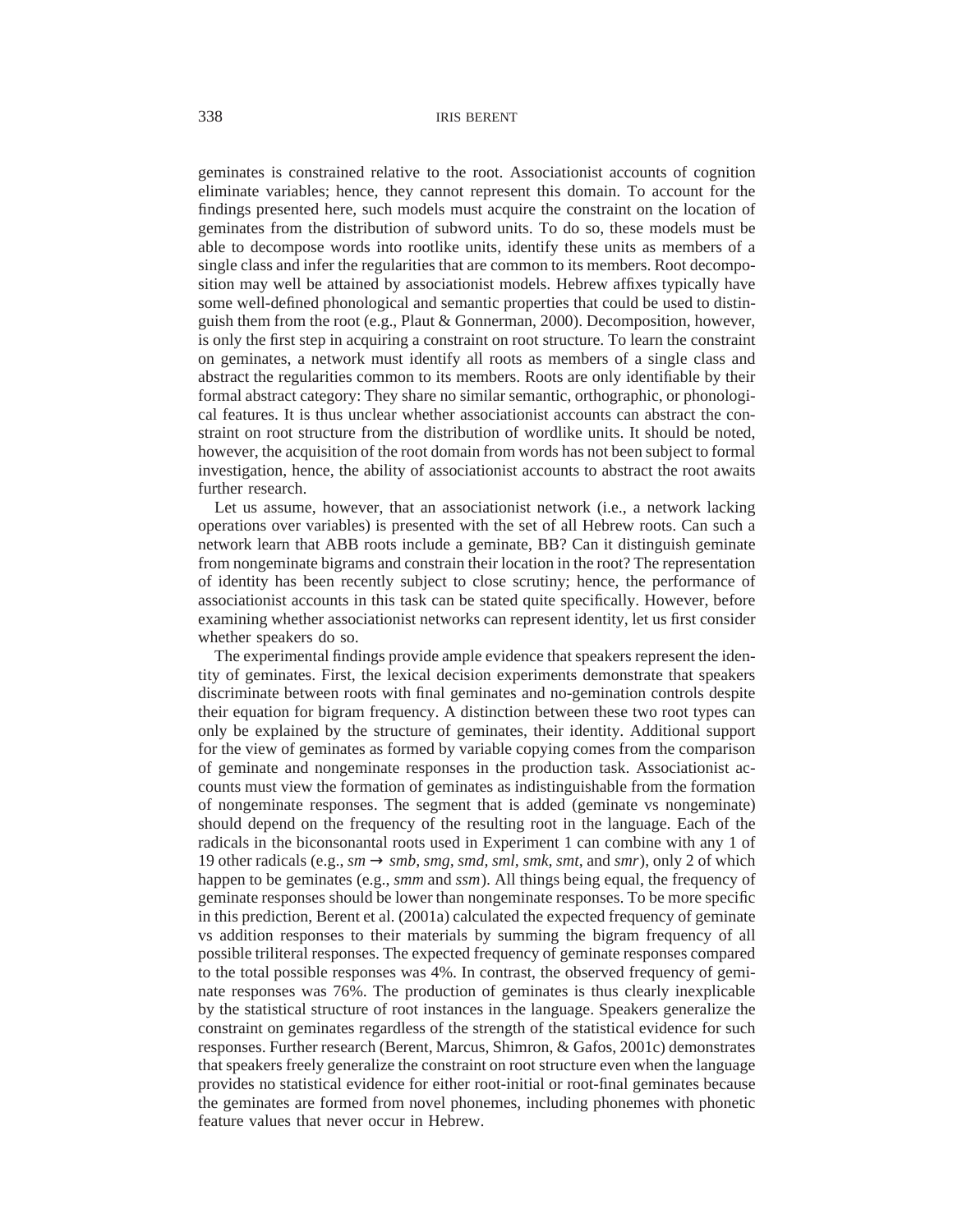In contrast to people, associationist networks suffer from some principled limitations in exhibiting such generalizations. Marcus (1998a, 1998b) formally demonstrated that multilayer perceptrons that lack operations over variables cannot generalize functions such as identity outside the space of features on which they were trained. It is important to note that these limitations do not concern connectionist networks as a whole: Marcus (2001) discusses numerous ways in which multilayer perceptrons can incorporate operations over variables and demonstrates that such networks can successfully generalize the identity function beyond the space of training features. In the absence of operations over variables, however, multilayer perceptrons fail to freely generalize the identity function (for converging evidence, critiques, and rebuttals, see Altmann & Dienes, 1999; Christiansen & Curtin, 1999; Christiansen, Conway, & Curtin, 2000; Dominey & Ramus, 2000; Eimas, 1999; Marcus, 1999a, 1999b, 2001; McClelland & Plaut, 1999; Negishi, 1999; Seidenberg & Elman, 1999; Shastri, 1999). The conjunction of the present experimental findings and Marcus's computational work suggests that there are some fundamental differences between the ability of humans and associationist networks (i.e., networks lacking operations over variables) to generalize a constraint on identical elements. Humans can extrapolate the constraint regardless of whether the features of a particular instance were trained, whereas the network can only interpolate the constraint within the space of trained features. The ability of humans to extend generalization to any item, regardless of familiarity with its features, agrees with the view of such generalizations as appealing to mental variables. The principled failures of associationist networks to capture such generalizations suggests that the representation of variables may be necessary to account for linguistic competence.

## **REFERENCES**

- Altmann, G. T. M., & Dienes, Z. (1999). Rule learning by seven-month-old infants and neural networks. *Science,* **284,** 977.
- Balota, D., & Chumbly, J. (1984). Are lexical decisions a good measure of lexical access? The role of word frequency in the neglected decision stage. *Journal of Experimental Psychology: Learning, Memory, and Cognition,* **10,** 340–357.
- Bat-El, O. (1994). Stem modification and cluster transfer in Modern Hebrew. *Natural Language and Linguistic Theory,* **12,** 571–596.
- Bentin, S., & Feldman, L. B. (1990). The contribution of morphological and semantic relatedness in visual word recognition: Evidence from Hebrew. *Quarterly Journal of Experimental Psychology,* **42,** 693–711.
- Berent, I., & Perfetti, C. A. (1995). A rose is a REEZ: The two cycles model of phonology assembly in reading English. *Psychological Review,* **102,** 146–184.
- Berent, I., Everett, D., & Shimron, J. (2001a). Do phonological representations specify formal variables?: Evidence from the Obligatory Contour Principle. *Cognitive Psychology,* **42**(1), 1–60.
- Berent, I., Shimron, J., & Vaknin, V. (2001b). Phonological constraints on reading: Evidence from the Obligatory Contour Principle. *Journal of Memory and Language,* **44**(4), 644–665.
- Berent, I., Marcus, G., Shimron, J., & Gafos, D. (2001c). The scope of linguistic generalizations: Evidence from Hebrew word formation. *Cognition,* in press.
- Berent, I., Pinker, S., & Shimron, J. (1999). Default nominal inflection in Hebrew: Evidence for mental variables. *Cognition,* **72,** 1–44.
- Berent, I., & Shimron, J. (1997). The representation of Hebrew words: Evidence from the Obligatory Contour Principle. *Cognition,* **64,** 39–72.
- Chomsky, N. (1980). Rules and representations. *Behavioral and Brain Sciences,* **3,** 1–61.
- Christiansen, M. H., Conway, C. M., & Curtin, S. (2000). A connectionist single-mechanism account of rule-like behavior in infancy. In L. Gleitman & A. Joshi (Eds.), *The Proceedings of the Twenty-Second Annual Conference of the Cognitive Science Society* (pp. 83–88). Mahwah, NJ: Erlbaum.
- Christiansen, M. H., & Curtin, S. L. (1999). The power of statistical learning: No need for algebraic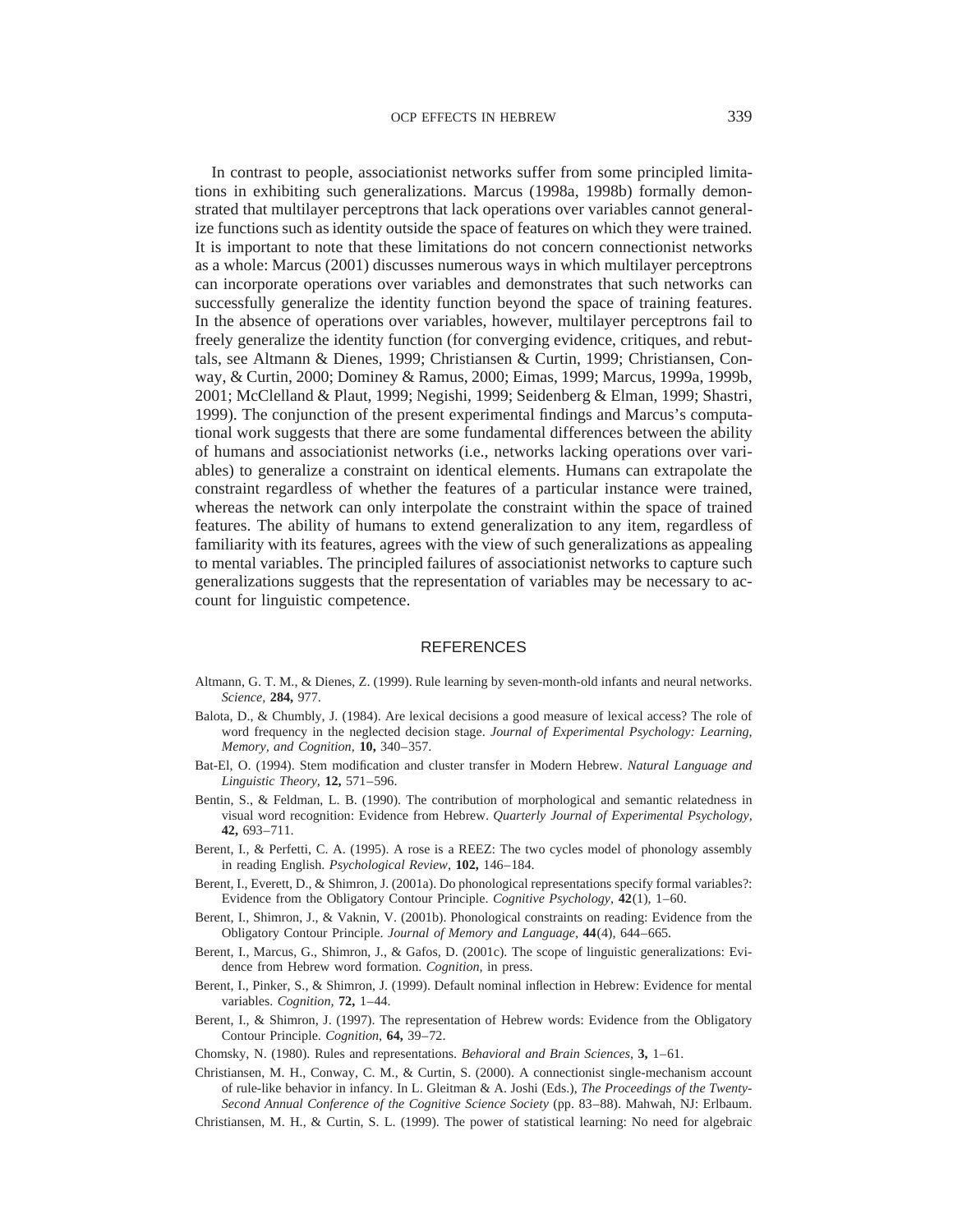rules. In M. Hahn & S. C. Stones (Eds.), *Proceedings of the Twenty-First Annual Conference of the Cognitive Science Society* (pp. 114–119). Mahwah, NJ: Erlbaum.

- Deutsch, A., Frost, R., & Forster, K. I. (1998). Verbs and nouns are organized and accessed differently in the mental lexicon: Evidence from Hebrew. *Journal of Experimental Psychology: Learning, Memory, and Cognition,* **24**(5), 1238–1255.
- Dominey, P. F., & Ramus, F. (2000). Neural network processing of natural language. I. Sensitivity to serial, temporal and abstract structure in the infant. *Language and Cognitive Processes,* **15**(1), 87– 127.
- Eimas, P. (1999). Do infants learn grammar with algebra or statistics. *Science,* **284,** 433.
- Elman, J., Bates, E., Johnson, M., Karmiloff-Smith, A., Parisi, D., & Plunkett, K. (1996). *Rethinking innateness: A connectionist perspective on development.* Cambridge, MA: MIT Press.
- Even-Shoshan, A. (1993). *Ha'milon ha'xadash [The new dictionary]* Jerusalem: Kiryat Sefer.
- Everett, D. L., & Berent, I. (1998). An experimental approach to the OCP: Evidence for violable identity constraints in Hebrew roots. *Rutgers Optimality Archive* (MS ROA-235), http://ruccs.rutgers.edu/ roa.html.
- Feldman, L. B., & Bentin, S. (1994). Morphological analysis of disrupted morphemes: Evidence from Hebrew. *Quarterly Journal of Experimental Psychology,* **47,** 407–435.
- Feldman, L. B., Frost, R., & Pnini, T. (1995). Decomposing words into their constituent morphemes: Evidence from English and Hebrew. *Journal of Experimental Psychology: Learning, Memory and Cognition,* **21,** 947–960.
- Fodor, J., & Pylyshyn, Z. (1988). Connectionism and cognitive architecture: A critical analysis. *Cognition,* **28,** 3–71.
- Frisch, S., Broe, M., & Pierrehumbert, J. (1995). *Similarity and phonotactics in Arabic. Rutgers Optimality Archive* (MS ROA-223), http://ruccs.rutgers.edu/roa.html.
- Frost, R., Forster, K., & Deutsch, A. (1997). What can we learn from the morphology of Hebrew?: A masked-priming investigation of morphological representation. *Journal of Experimental Psychology: Learning, Memory, and Cognition,* **23,** 829–856.
- Gafos, D. (1998). Eliminating long-distance consonantal spreading. *Natural Language and Linguistic Theory,* **16,** 223.
- Goldsmith, J. A. (1990). *Autosegmental and metrical phonology.* Cambridge MA: Basil Blackwell.
- Greenberg, J. (1950). The patterning of morphemes in Semitic. *Word,* **4,** 196–208.
- Kenstowicz, M. (1994). *Phonology in generative grammar.* Cambridge, MA: Blackwell.
- Kim, J., Pinker, S., Prince, A., & Prasada, S. (1991). Why no mere mortal has ever flown out to center field. *Cognitive Science,* **15,** 173–218.
- Marcus, G. (1998a). Can connectionism save constructivism? *Cognition,* **66,** 152–182.
- Marcus, G. (1998b). Rethinking eliminative connectionism. *Cognitive Psychology,* **37,** 243–282.
- Marcus, G. (1999a). Connectionism: With or without rules? Response to J. L. McClelland and D. C. Plaut. *Trends in Cognitive Sciences,* **3,** 168–170.
- Marcus, G. (1999b). Reply to Seidenberg and Elman. *Trends in Cognitive Sciences,* **3,** 289.
- Marcus, G. (2001). *The algebraic mind: Integrating connectionism and cognitive science.* Cambridge, MA: MIT Press.
- Marcus, G., Brinkmann, U., Clahsen, H., Wiese, R., & Pinker, S. (1995). German inflection: The exception that proves the rule. *Cognitive Psychology,* **29,** 189–256.
- McCarthy, J. (1986). OCP effects: Gemination and antigemination. *Linguistic Inquiry,* **17,** 207–263.
- McCarthy, J. (1994). The phonetics and phonology of Semitic pharyngeals. In P. Keating (Ed.), *Papers in laboratory phonology III* (pp. 191–283). Cambridge, UK: Cambridge Univ. Press.
- McClelland, J., & Plaut, D. (1999). Does generalization in infant learning implicate abstract algebralike rules? *Trends in Cognitive Sciences,* **3,** 166–168.
- Negishi, M. (1999). Rule learning by seven-month-old-infants and neural networks. *Science,* **284,** 875.
- Pierrehumbert, J. (1993). Dissimilarity in Arabic verbal roots. *North Eastern Linguistic Society,* **23,** 367– 381.
- Pinker, S. (1999). *Words and rules: The ingredients of language.* New York: Basic Books.
- Pinker, S., & Prince, A. (1988). On language and connectionism: Analysis of parallel distributed processing model of language acquisition. *Cognition,* **28,** 73–193.
- Plaut, D., & Gonnerman, L. (2000). Are non-semantic morphological effects incompatible with a distrib-